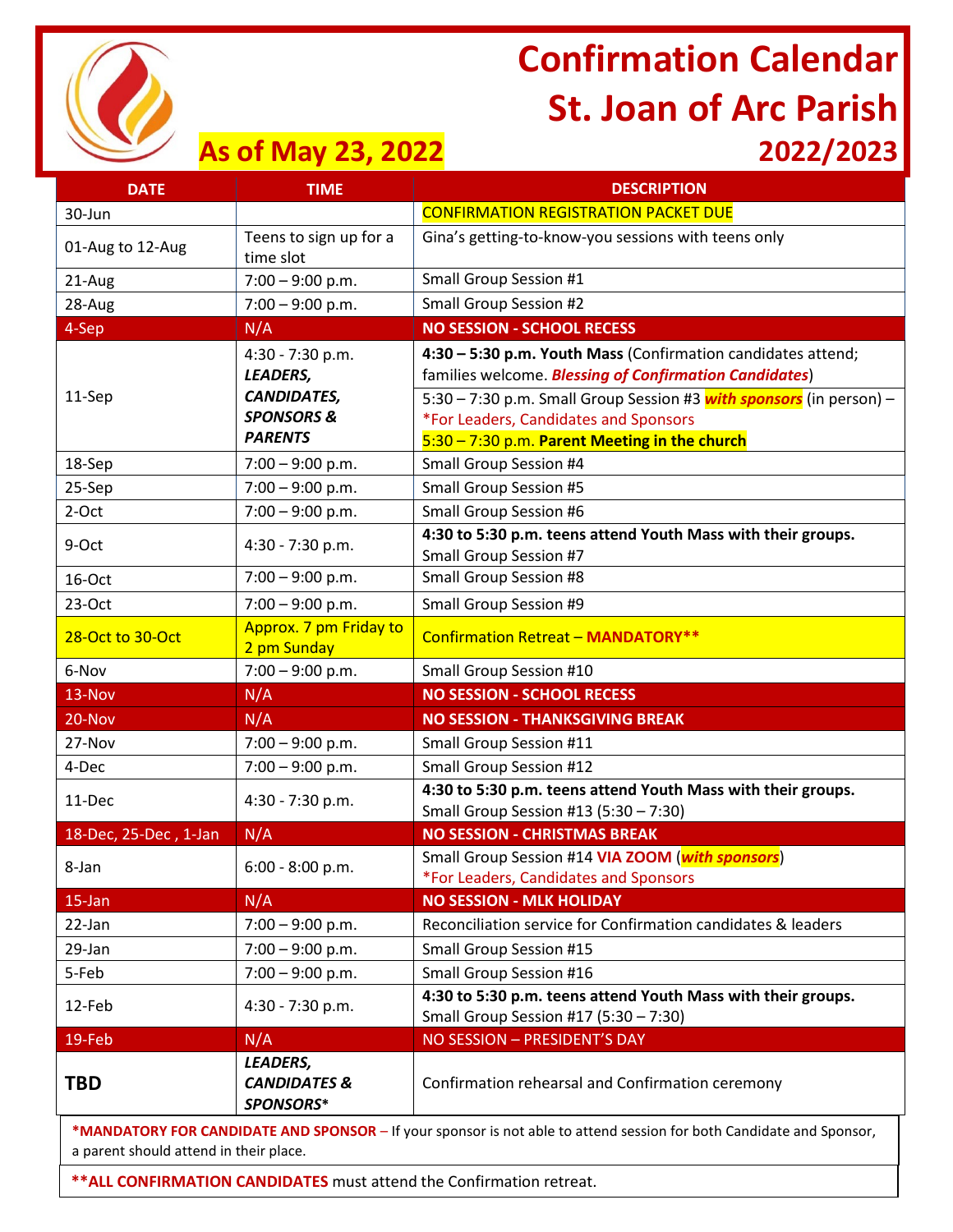

## **Confirmation Registration Checklist 2022/2023**

### **YOU WILL BE OFFICIALLY REGISTERED FOR CONFIRMATION WHEN THE FOLLOWING HAVE BEEN COMPLETED AND SUBMITTED BY JUNE 30, 2022.**

- Completed **Faith Formation Registration Form**
- A copy of your **baptismal certificate OR**, if baptized at St. Joan, please note the year 20
- **PARENTAL PERMISSION, HEALTH AUTHORIZATION, RELEASE FORM**
- Complete sponsor and service information requested below.
- □ Signature page of Confirmation Enrollment Contract signed by both teen **AND** parent.
- Remind your sponsor to put September 11, 5:30 to 7:30 p.m. *(in person)*, and January 8, 6:00 to 8:00 p.m. *(via Zoom)* on his/her calendar to attend Confirmation sessions.
- $\Box$  Pay program fee of \$225 (enclose check made payable to "St. Joan of Arc" OR pay on-line) *This fee includes enrollment in the Confirmation Program, enrollment in LIGHT, and sacrament fee.*

### **SPONSOR INFORMATION**

|                 | CANDIDATE: Name:                                                                     | Cell $#$ :<br><u> 1980 - John Stein, mars and de Britain and de Britain and de Britain and de Britain and de Britain and de Br</u> |
|-----------------|--------------------------------------------------------------------------------------|------------------------------------------------------------------------------------------------------------------------------------|
| <b>SPONSOR:</b> | Name:                                                                                | Cell $#$ :                                                                                                                         |
|                 | Email:<br>the control of the control of the control of the control of the control of |                                                                                                                                    |
|                 |                                                                                      |                                                                                                                                    |

### **SERVICE**

| Although service requirement has been waived for 2021-22 Confirmation candidates, we would still love to<br>know where you have served. Please list any service performed during your high school years. |                 |  |  |  |
|----------------------------------------------------------------------------------------------------------------------------------------------------------------------------------------------------------|-----------------|--|--|--|
| Organization                                                                                                                                                                                             | Number of Hours |  |  |  |
|                                                                                                                                                                                                          |                 |  |  |  |
| $\mathfrak{D}$                                                                                                                                                                                           |                 |  |  |  |
| 3.                                                                                                                                                                                                       |                 |  |  |  |
| 4.                                                                                                                                                                                                       |                 |  |  |  |
| 5.                                                                                                                                                                                                       |                 |  |  |  |
| 6.                                                                                                                                                                                                       |                 |  |  |  |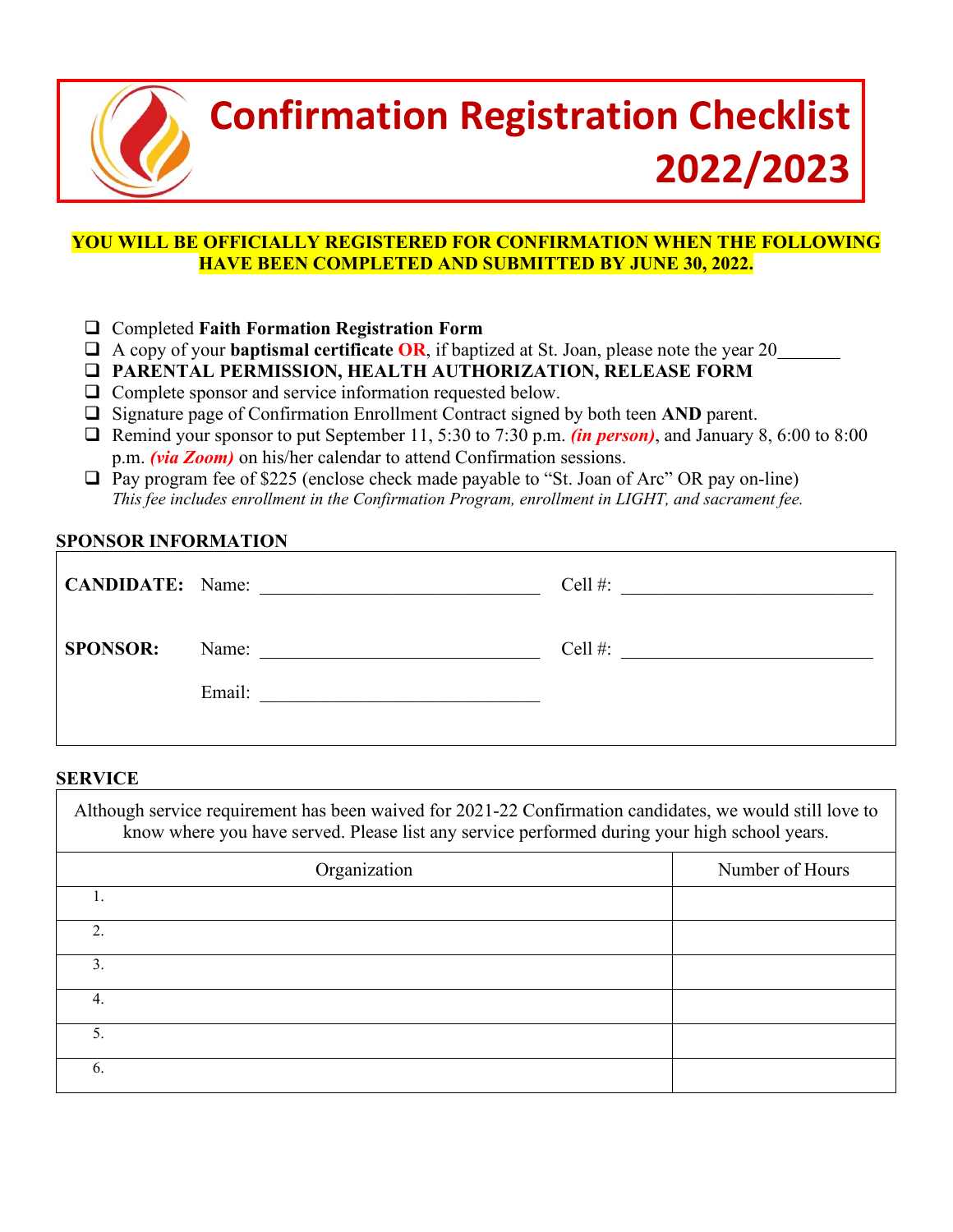### **St. Joan of Arc Church**

### **2022 - 2023 Faith Formation Registration Form**

2601 San Ramon Valley Blvd, San Ramon, CA 94583 (925) 830-4710 Website: www.sjasr.org Email: cff@sjasr.org

| <b>Family Information</b> | (ONE FORM PER FAMILY)    |  |  |
|---------------------------|--------------------------|--|--|
| Last Name:                | Other family names used: |  |  |
| Street Address:           |                          |  |  |
| City/State/Zip:           |                          |  |  |
| Family Email:             | Church family attends:   |  |  |
|                           |                          |  |  |

### **Parents' Information**

#### **Marital Status:** *(circle)* Single / Married / Divorced / Separated / Widowed / Other:

|           | <b>First Name</b><br>Last Name    | First Name<br>Last Name           |
|-----------|-----------------------------------|-----------------------------------|
| Parent 1: |                                   | Parent 2:                         |
| Religion: | Occupation:                       | Religion:<br>Occupation:          |
| Work #:   | Cell #:                           | Work #:<br>Cell $#$ :             |
| Email:    |                                   | Email:                            |
|           | Address (if different from above) | Address (if different from above) |

| Complete this section if child(ren) does not reside with parents. |             |           |                      |  |
|-------------------------------------------------------------------|-------------|-----------|----------------------|--|
| Stepfather/Guardian:                                              |             |           | Stepmother/Guardian: |  |
| Religion:                                                         | Occupation: | Religion: | Occupation:          |  |
| Work #:                                                           | Cell #:     | Work #:   | $Cell$ #:            |  |

#### **Emergency Contact Information**

| .                                                     |               |               |                                                       |  |
|-------------------------------------------------------|---------------|---------------|-------------------------------------------------------|--|
| 1 <sup>st</sup> Person (Other than parents/quardians) |               |               | 2 <sup>nd</sup> Person (Other than parents/quardians) |  |
| Name:                                                 |               | Name:         |                                                       |  |
| Relationship:                                         |               | Relationship: |                                                       |  |
| Home $#$ :                                            | Cell/Other #: | Home $#$ :    | Cell/Other#:                                          |  |
| Email:                                                |               | Email:        |                                                       |  |

#### **Emergency Information**

Do you authorize the adult leader to authorize medical treatment for your child(ren) in an emergency, as considered necessary by the attending physician? *(circle)* Yes No If no, state any reasons why you do not want medical care given to your child(ren) in an emergency:

| Family Physician: Management Contains a management of the state of the state of the state of the state of the                                                                                                                                                                                                                                                                     |                                             | Phone: ()                                                                                                                                                                                                                                                                                                                                                                                                                                              |  |
|-----------------------------------------------------------------------------------------------------------------------------------------------------------------------------------------------------------------------------------------------------------------------------------------------------------------------------------------------------------------------------------|---------------------------------------------|--------------------------------------------------------------------------------------------------------------------------------------------------------------------------------------------------------------------------------------------------------------------------------------------------------------------------------------------------------------------------------------------------------------------------------------------------------|--|
| Family Physician Address:                                                                                                                                                                                                                                                                                                                                                         |                                             | City/Zip:                                                                                                                                                                                                                                                                                                                                                                                                                                              |  |
| Medical Insurance Name:                                                                                                                                                                                                                                                                                                                                                           |                                             |                                                                                                                                                                                                                                                                                                                                                                                                                                                        |  |
| Member ID #:                                                                                                                                                                                                                                                                                                                                                                      | Group #: $\_\_\_\_\_\_\_\_\_\_\_\_\_\_\_\_$ | <b>Example 1</b> Plan #:                                                                                                                                                                                                                                                                                                                                                                                                                               |  |
| <b>Amount Paid:</b><br><b>Regular Fee: \$150</b> (per child) OR $x = 5$<br><b>Early Bird Fee:</b> \$125 (per child) $x = \frac{5}{2}$ (by Aug 15)<br><b>Sacraments Fee: \$100</b> (per child) $x = 5$<br>Discount: \$75*<br>*Parent/guardian agrees to volunteer $\qquad \qquad$ Total = $\zeta$<br>as a weekly facilitator/leader for the year for EDGE/LIGHT/CONFIRMATION ONLY. | $-575 = 5 -$                                | Cash $\frac{1}{3}$ Check # / \$<br><b>TOTAL REGISTRATIONS FEE DUE:</b><br>Please make checks payable to St. Joan of Arc or pay via credit<br>card on the website (www.sjasr.org), click on Online Giving<br>under the Quick Links list located on the bottom right of the<br>page) or come to the office in person.<br>Financial aid and payment plans are available to families. Please<br>contact Gina Camp at 925-830-4720 or email acamp@siasr.org |  |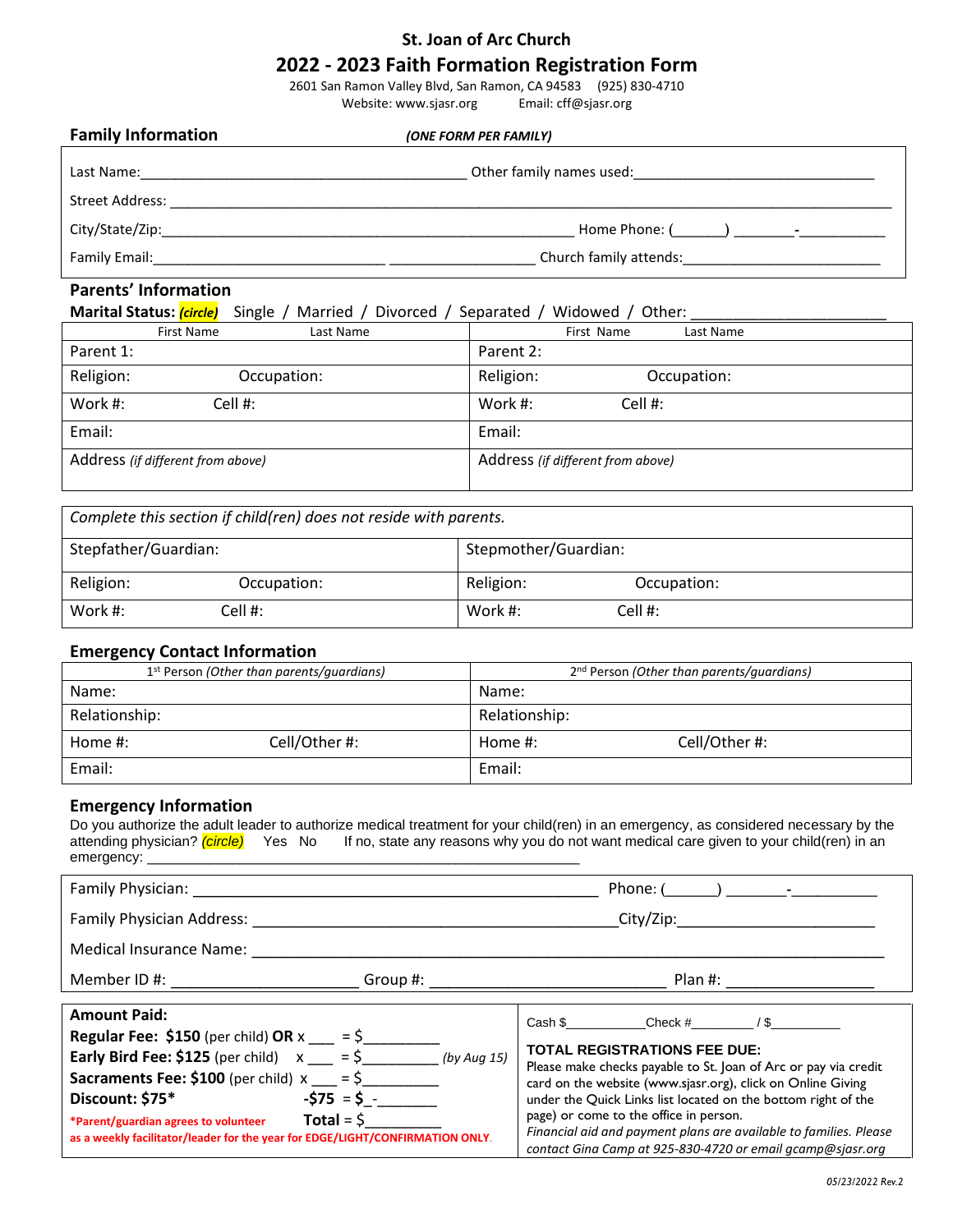### **Parental Permission & Acknowledgement of Conditions for Participation in Program**

*List child(ren) registered in 2022-2023 St. Joan of Arc Faith Formation Program: (First & Last Name and Grade Level)*

*\_\_\_\_\_\_\_\_\_\_\_\_\_\_\_\_\_\_\_\_\_\_\_\_\_\_\_\_\_\_\_\_\_\_\_\_\_\_\_\_\_\_\_\_\_\_\_\_\_\_\_\_\_\_\_\_\_\_\_\_\_\_\_\_\_\_\_\_\_\_\_\_\_\_\_\_\_\_*

*\_\_\_\_\_\_\_\_\_\_\_\_\_\_\_\_\_\_\_\_\_\_\_\_\_\_\_\_\_\_\_\_\_\_\_\_\_\_\_\_\_\_\_\_\_\_\_\_\_\_\_\_\_\_\_\_\_\_\_\_\_\_\_\_\_\_\_\_\_\_\_\_\_\_\_\_\_\_*

1. I/we, parent/authorized guardian of the child(ren) listed above give permission for his/her participation in the religious and social activities, and all related activities, including but not limited to transportation to and from programs(s)/event(s) sponsored by the Diocese of Oakland and St. Joan of Arc Catholic Church, San Ramon, CA.

2. I/we agree to direct my/our child(ren) to cooperate and comply with reasonable directions and instructions from St. Joan of Arc Faith Formation Program staff or adult volunteer leaders.

3. I/we agree to be responsible for all medical expenses relating to injury of my/our child(ren) as a result of his/her participation in these event(s), whether or not caused by the negligence of parish, St. Joan of Arc Faith Formation Program employees, agents or volunteers or other participants.

4. I/we understand that youth participating in St. Joan of Arc Faith Formation Program events risk injury to the body, psyche or property damage to themselves and others. Such injuries can be caused by other persons or accidentally or intentionally self inflicted, faulty equipment or facilities, conditions of recreational facilities, vehicle accidents while in transport or through the activity itself.

### **Release & Waiver of Liability & Indemnity Agreement**

In consideration for being permitted to participate in St. Joan of Arc Faith Formation Programs events, use the equipment provided and to enter the premises or facilities of the Diocese of Oakland (Diocese) for any purpose including observation and participation in activities, the parent or guardian for him or herself and any successors in interest and on behalf of the minor child(ren) agrees:

1. To release, waive, discharge and promise not to sue the Diocese of Oakland, and its affiliated entities, its officers, directors, employees, agents and volunteers (hereafter referred to as "Releasees") from all liability for any loss or damage, and any claim or demands therefore on account of serious or mortal injury to the body, injury to psyche or property of the minor child, or undersigned parent or guardian, whether caused by negligence or other conduct by the Releasees while the minor child(ren), parent or guardian is participating in this event or in, upon or about the premises of the Diocese or any of its facilities or equipment.

2. To indemnify and hold harmless the Releasees from any loss, liability, damage or cost it may incur due to the presence of the minor child(ren), parent or guardian in, upon or about the premises of the Diocese, its facilities or equipment, or while participating in any St. Joan of Arc Faith Formation Program events whether caused by the negligence of Releasees or otherwise.

3. That the parent/guardian has read this Agreement, voluntarily signs the Agreement and that no oral representations, statements or inducements apart from the contents of this written Agreement have been made.

### **Model Release Statement**

I hereby *(circle one)* GRANT / DECLINE permission for my child(ren) named on this form to be photographed and/or videotaped during any St. Joan of Arc Faith Formation Program activities and events; and for the resulting photographs and/or videotaped footage to be edited, if necessary, and be published and/or broadcast (newspaper, church bulletin, church website, etc) for the purpose of promoting the activities of St. Joan of Arc Catholic Church, San Ramon, CA.

 $\mathcal{L}_\mathcal{L} = \mathcal{L}_\mathcal{L} = \mathcal{L}_\mathcal{L} = \mathcal{L}_\mathcal{L} = \mathcal{L}_\mathcal{L} = \mathcal{L}_\mathcal{L} = \mathcal{L}_\mathcal{L} = \mathcal{L}_\mathcal{L} = \mathcal{L}_\mathcal{L} = \mathcal{L}_\mathcal{L} = \mathcal{L}_\mathcal{L} = \mathcal{L}_\mathcal{L} = \mathcal{L}_\mathcal{L} = \mathcal{L}_\mathcal{L} = \mathcal{L}_\mathcal{L} = \mathcal{L}_\mathcal{L} = \mathcal{L}_\mathcal{L}$ 

I have read and agree with all conditions stated in this participation/liability form.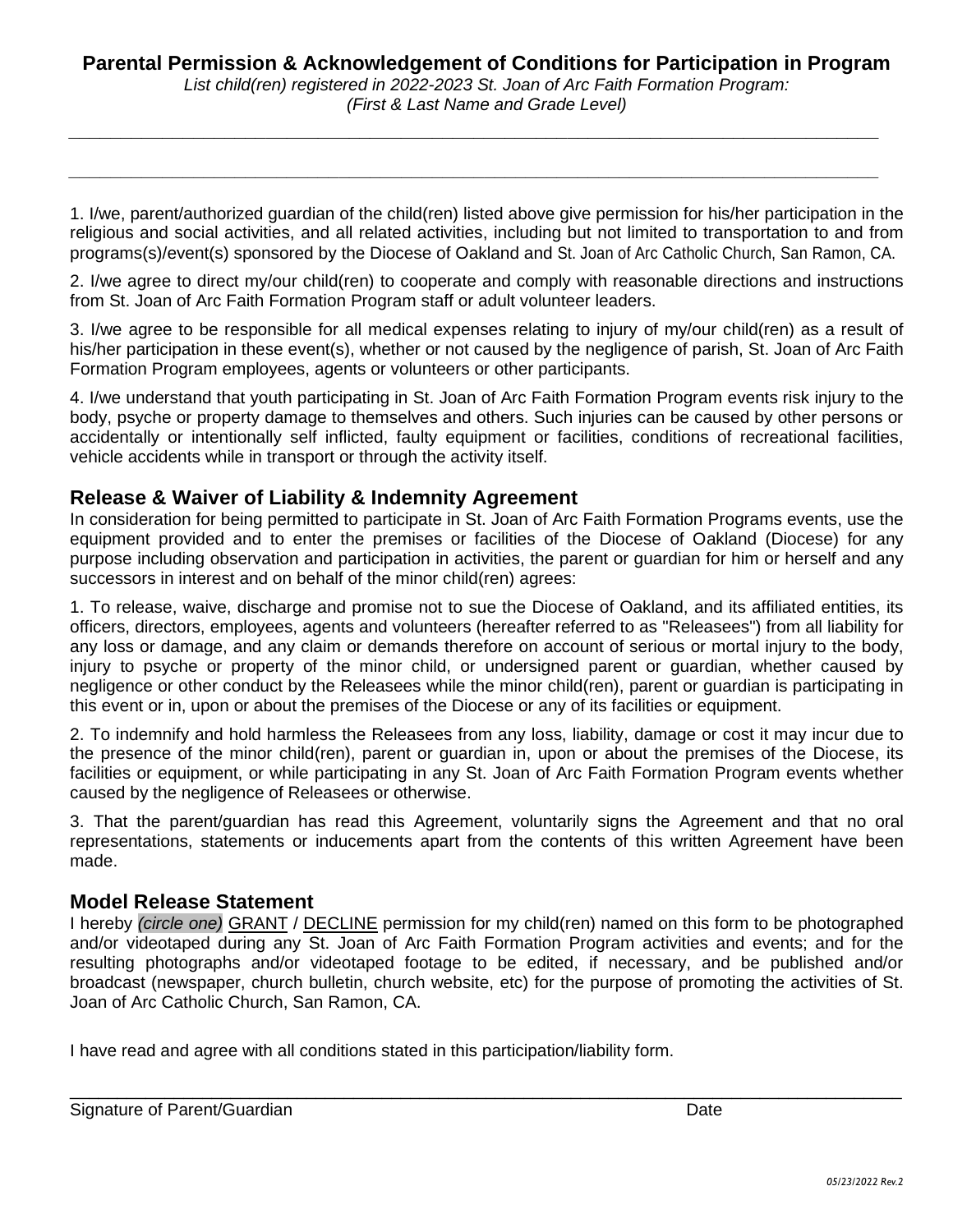| 1 <sup>st</sup> Student's Information                                                                           |                                                                                                                                                                                                                                                                                                                           |  |                                                                                                                      |  |
|-----------------------------------------------------------------------------------------------------------------|---------------------------------------------------------------------------------------------------------------------------------------------------------------------------------------------------------------------------------------------------------------------------------------------------------------------------|--|----------------------------------------------------------------------------------------------------------------------|--|
| <b>Program Choices:</b><br>Check all that apply                                                                 |                                                                                                                                                                                                                                                                                                                           |  |                                                                                                                      |  |
| SJAKids $(K-5th Gr)$<br>Sun 8:45-9:55am                                                                         |                                                                                                                                                                                                                                                                                                                           |  | Gender                                                                                                               |  |
| Sun 10:45-11:55am                                                                                               |                                                                                                                                                                                                                                                                                                                           |  |                                                                                                                      |  |
| $\frac{1}{2}$ Thurs 6:00-7:15pm                                                                                 |                                                                                                                                                                                                                                                                                                                           |  |                                                                                                                      |  |
| Sacramental<br>Preparation<br>(First Reconciliation<br>& First Communion)                                       | List all conditions (such as allergies, seizures) for which this student requires ongoing medication and<br>state the type and frequency of medication given:<br>Student had difficulty with the following (check all that apply):<br>_Asthma __ Fainting Spells __ Convulsions __ Diabetes __ Heart __ Eyes __ Digestion |  |                                                                                                                      |  |
| EDGE $(6^{th} - 8^{th}$ Gr)<br>Wed 6:50-8:30pm                                                                  | List any physical restriction or restriction for any activity on the basis of medical condition:                                                                                                                                                                                                                          |  |                                                                                                                      |  |
| <b>LIGHT</b> ( $9th - 12th$ Gr)                                                                                 |                                                                                                                                                                                                                                                                                                                           |  |                                                                                                                      |  |
| Mon 6:50-8:30pm                                                                                                 | Any additional information that would be helpful to know about your child: ________________________                                                                                                                                                                                                                       |  |                                                                                                                      |  |
| Confirmation*+                                                                                                  |                                                                                                                                                                                                                                                                                                                           |  |                                                                                                                      |  |
| $(11^{th} - 12^{th} Gr)$                                                                                        | Sacraments: (If baptismal certificate is not on file, please submit to the Faith Formation & Evangelization Office.)                                                                                                                                                                                                      |  |                                                                                                                      |  |
| __ Sundays, see calendar<br>__ Thursdays, 7-9pm                                                                 |                                                                                                                                                                                                                                                                                                                           |  |                                                                                                                      |  |
| *Registration due<br>June 30, 2022                                                                              |                                                                                                                                                                                                                                                                                                                           |  |                                                                                                                      |  |
| + pre-requisites must be<br>met                                                                                 | $1^{st}$ Reconciliation: $\square$ No $\square$ Yes                                                                                                                                                                                                                                                                       |  |                                                                                                                      |  |
|                                                                                                                 |                                                                                                                                                                                                                                                                                                                           |  |                                                                                                                      |  |
|                                                                                                                 |                                                                                                                                                                                                                                                                                                                           |  |                                                                                                                      |  |
|                                                                                                                 | 2 <sup>nd</sup> Student's Information                                                                                                                                                                                                                                                                                     |  |                                                                                                                      |  |
| <b>Program Choices:</b><br>Check all that apply                                                                 |                                                                                                                                                                                                                                                                                                                           |  |                                                                                                                      |  |
| SJAKids (K-5 <sup>th</sup> Gr)<br>$\frac{3}{2}$ Sun 8:45-9:55am                                                 |                                                                                                                                                                                                                                                                                                                           |  | Gender                                                                                                               |  |
| Sun 10:45-11:55am<br>Thurs 6:00-7:15pm                                                                          |                                                                                                                                                                                                                                                                                                                           |  |                                                                                                                      |  |
|                                                                                                                 | <b>Tshirt Size:</b><br>_School:                                                                                                                                                                                                                                                                                           |  | Grade:                                                                                                               |  |
| Sacramental<br>Preparation<br>(First Reconciliation<br>& First Communion)<br><b>EDGE</b> $(6^{th} - 8^{th}$ Gr) | List all conditions (such as allergies, seizures) for which this student requires ongoing medication and<br>state the type and frequency of medication given:<br>Student had difficulty with the following (check all that apply):<br>Asthma __ Fainting Spells __ Convulsions __ Diabetes __ Heart __ Eyes __ Digestion  |  | <u> 1990 - Paris Alexandria, poeta e poeta estadounidense e a contineiro de la provincia de la provincia de la p</u> |  |
| Wed 6:50-8:30pm                                                                                                 | List any physical restriction or restriction for any activity on the basis of medical condition:                                                                                                                                                                                                                          |  |                                                                                                                      |  |
| <b>LIGHT</b> ( $9^{th}$ - 12 <sup>th</sup> Gr)<br>Mon 6:50-8:30pm                                               | Any additional information that would be helpful to know about your child: ________________________                                                                                                                                                                                                                       |  |                                                                                                                      |  |
| Confirmation*+                                                                                                  | Friend Request: <u>www.common.common.common.common.com</u>                                                                                                                                                                                                                                                                |  |                                                                                                                      |  |
| $(11^{th} - 12^{th} \text{ Gr})$                                                                                | Sacraments: (If baptismal certificate is not on file, please submit to the Faith Formation & Evangelization Office.)                                                                                                                                                                                                      |  |                                                                                                                      |  |
| __ Sundays, see calendar<br>Thursdays, 7-9pm                                                                    |                                                                                                                                                                                                                                                                                                                           |  |                                                                                                                      |  |
| *Registration due<br>June 30, 2022                                                                              |                                                                                                                                                                                                                                                                                                                           |  |                                                                                                                      |  |
| + pre-requisites must be<br>met                                                                                 | $1^{st}$ Reconciliation: $\square$ No $\square$ Yes                                                                                                                                                                                                                                                                       |  |                                                                                                                      |  |
|                                                                                                                 |                                                                                                                                                                                                                                                                                                                           |  |                                                                                                                      |  |
|                                                                                                                 |                                                                                                                                                                                                                                                                                                                           |  |                                                                                                                      |  |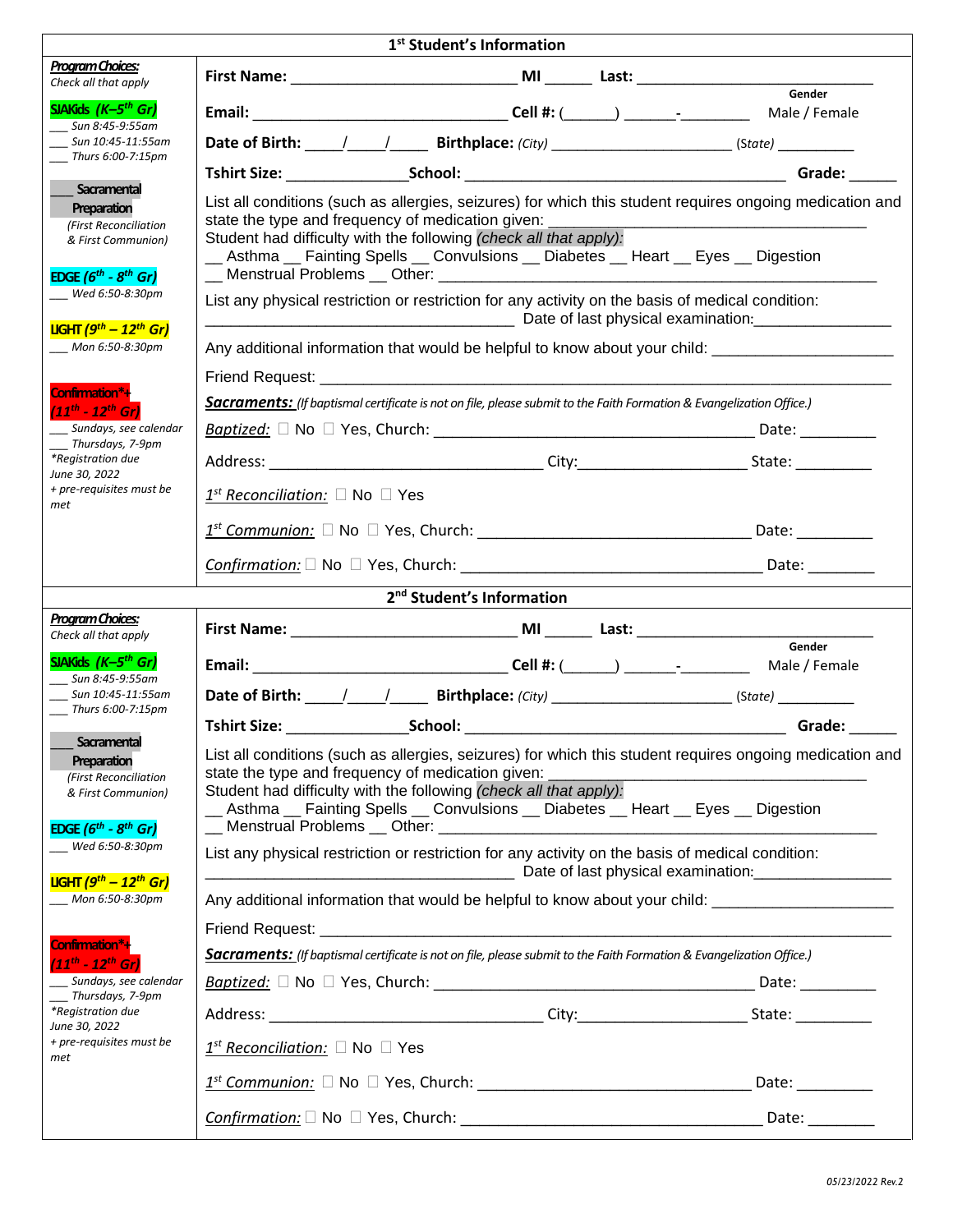| 3rd Student's Information                                                                 |                                                                                                                                                                                                                                                                                                                                    |  |              |  |  |
|-------------------------------------------------------------------------------------------|------------------------------------------------------------------------------------------------------------------------------------------------------------------------------------------------------------------------------------------------------------------------------------------------------------------------------------|--|--------------|--|--|
| Program Choices:<br>Check all that apply                                                  |                                                                                                                                                                                                                                                                                                                                    |  |              |  |  |
| SJAKids $(K-5th Gr)$<br>Sun 8:45-9:55am                                                   |                                                                                                                                                                                                                                                                                                                                    |  |              |  |  |
| Sun 10:45-11:55am<br>Thurs 6:00-7:15pm                                                    |                                                                                                                                                                                                                                                                                                                                    |  |              |  |  |
|                                                                                           |                                                                                                                                                                                                                                                                                                                                    |  |              |  |  |
| Sacramental<br>Preparation<br>(First Reconciliation<br>& First Communion)                 | List all conditions (such as allergies, seizures) for which this student requires ongoing medication and<br>state the type and frequency of medication given:<br>Student had difficulty with the following (check all that apply):<br><u>__</u> Asthma __ Fainting Spells __ Convulsions __ Diabetes __ Heart __ Eyes __ Digestion |  |              |  |  |
| EDGE $(6^{th} - 8^{th}$ Gr)<br>Wed 6:50-8:30pm                                            | List any physical restriction or restriction for any activity on the basis of medical condition:                                                                                                                                                                                                                                   |  |              |  |  |
| <b>UGHT</b> (9 <sup>th</sup> – 12 <sup>th</sup> Gr)<br>Mon 6:50-8:30pm                    | <b>Date of last physical examination: CONSIDENTIAL CONSIDERING CONSIDERING CONSIDERING CONSIDERING CONSIDERING CON</b><br>Any additional information that would be helpful to know about your child: ________________________                                                                                                      |  |              |  |  |
|                                                                                           |                                                                                                                                                                                                                                                                                                                                    |  |              |  |  |
| Confirmation*+<br>$(11^{th} - 12^{th} Gr)$                                                | Sacraments: (If baptismal certificate is not on file, please submit to the Faith Formation & Evangelization Office.)                                                                                                                                                                                                               |  |              |  |  |
| Sundays, see calendar<br>__ Thursdays, 7-9pm                                              |                                                                                                                                                                                                                                                                                                                                    |  |              |  |  |
| *Registration due<br>June 30, 2022                                                        |                                                                                                                                                                                                                                                                                                                                    |  |              |  |  |
| + pre-requisites must be<br>met                                                           | $1^{st}$ Reconciliation: $\square$ No $\square$ Yes                                                                                                                                                                                                                                                                                |  |              |  |  |
|                                                                                           |                                                                                                                                                                                                                                                                                                                                    |  | Date: $\_\_$ |  |  |
|                                                                                           | $\overline{\textit{Configuration:}} \ \Box \ \textit{No} \ \Box \ \textit{Yes}, \ \textit{Church:} \ \underline{\hspace{2cm}}$                                                                                                                                                                                                     |  |              |  |  |
|                                                                                           | 4 <sup>th</sup> Student's Information                                                                                                                                                                                                                                                                                              |  |              |  |  |
| Program Choices:<br>Check all that apply                                                  |                                                                                                                                                                                                                                                                                                                                    |  |              |  |  |
| SJAKids (K-5 <sup>th</sup> Gr)<br>__ Sun 8:45-9:55am                                      |                                                                                                                                                                                                                                                                                                                                    |  | Gender       |  |  |
| __ Sun 10:45-11:55am<br>Thurs 6:00-7:15pm                                                 |                                                                                                                                                                                                                                                                                                                                    |  |              |  |  |
| Sacramental                                                                               |                                                                                                                                                                                                                                                                                                                                    |  | Grade:       |  |  |
| Preparation<br>(First Reconciliation<br>& First Communion)<br>EDGE $(6^{th} - 8^{th}$ Gr) | List all conditions (such as allergies, seizures) for which this student requires ongoing medication and<br>state the type and frequency of medication given:<br>Student had difficulty with the following (check all that apply):<br>_ Asthma _ Fainting Spells _ Convulsions _ Diabetes _ Heart _ Eyes _ Digestion               |  |              |  |  |
| Wed 6:50-8:30pm                                                                           | List any physical restriction or restriction for any activity on the basis of medical condition:                                                                                                                                                                                                                                   |  |              |  |  |
| <b>UGHT</b> ( $9th - 12th$ Gr)<br>Mon 6:50-8:30pm                                         | Any additional information that would be helpful to know about your child: ________________________                                                                                                                                                                                                                                |  |              |  |  |
|                                                                                           | Friend Request: <b>Example 20</b> No. 2014 12:30 No. 2014 12:30 No. 2014 12:30 No. 2014 12:30 No. 2014 12:30 No. 2014 12:30 No. 2014 12:30 No. 2014 12:30 No. 2014 12:30 No. 2014 12:30 No. 2014 12:30 No. 2014 12:30 No. 2014 12:3                                                                                                |  |              |  |  |
| Confirmation*+<br>$(11^{th} - 12^{th} Gr)$                                                | Sacraments: (If baptismal certificate is not on file, please submit to the Faith Formation & Evangelization Office.)                                                                                                                                                                                                               |  |              |  |  |
| ___ Sundays, see calendar<br>Thursdays, 7-9pm                                             |                                                                                                                                                                                                                                                                                                                                    |  |              |  |  |
| *Registration due<br>June 30, 2022                                                        |                                                                                                                                                                                                                                                                                                                                    |  |              |  |  |
| + pre-requisites must be<br>met                                                           | $1^{st}$ Reconciliation: $\square$ No $\square$ Yes                                                                                                                                                                                                                                                                                |  |              |  |  |
|                                                                                           |                                                                                                                                                                                                                                                                                                                                    |  | Date: $\_\_$ |  |  |
|                                                                                           |                                                                                                                                                                                                                                                                                                                                    |  |              |  |  |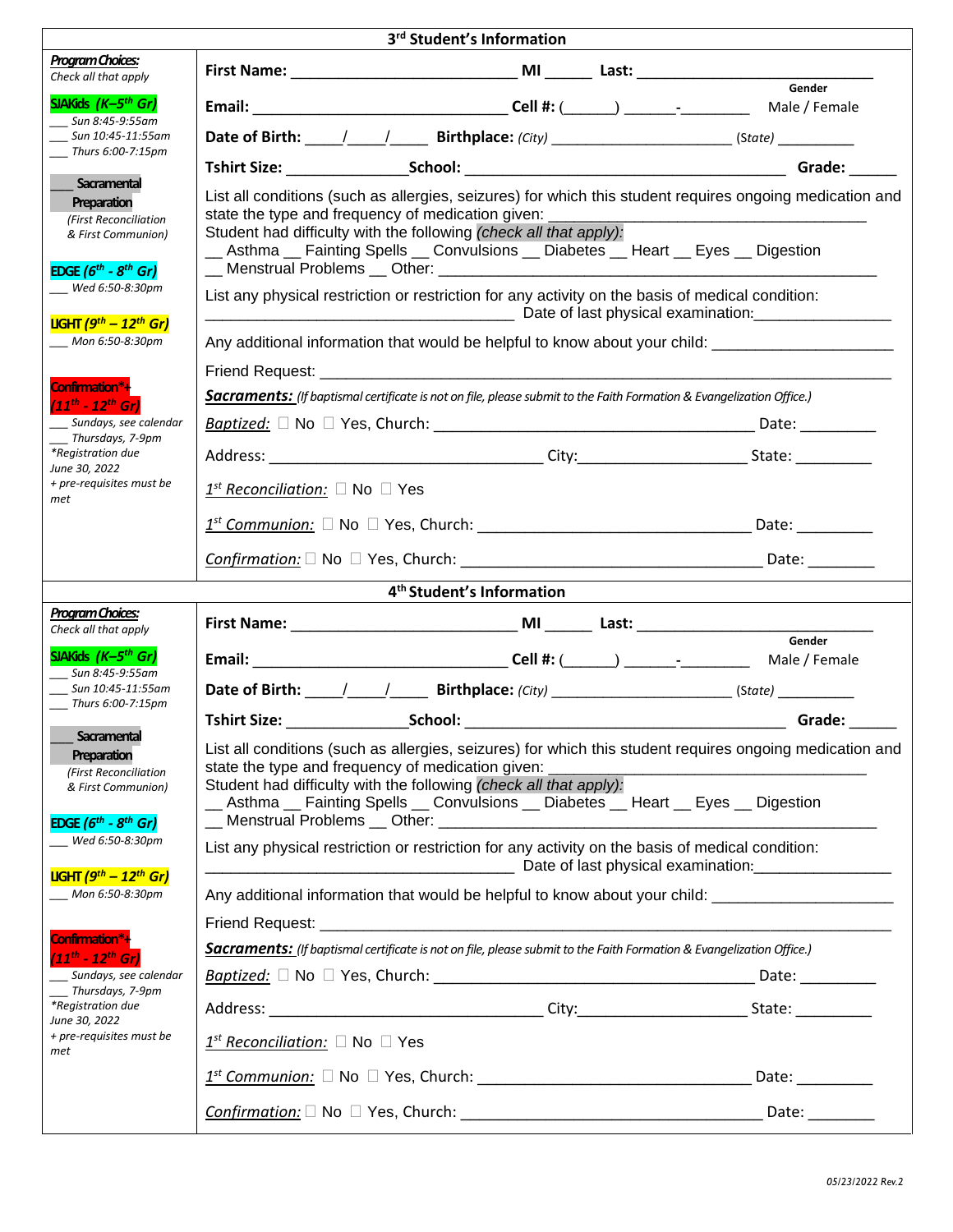

## **Confirmation Enrollment Contract St. Joan of Arc Parish 2022/2023**

I request enrollment in the 2022-2023 Confirmation Program at St. Joan of Arc.

Unless I have made arrangements otherwise, I understand that if I have not yet fulfilled the requirements I am lacking by July 31, 2022, I will wait another year before entering into the Confirmation Program.

As a Candidate for Confirmation:

- I whole-heartedly commit to attending **ALL** of the following:
	- A Get-to-Know-You Conversation with the Confirmation Coordinator, Gina Camp in August.
	- All the Confirmation sessions knowing that I may miss *no more than two* and I will be responsible for making them up with my leader or the Confirmation Coordinator.
	- The Blessing of the Confirmation Candidates on September 11, at the Youth Mass (4:30 – 5:30 p.m.) (immediately before the Confirmation session).
	- **Mandatory Confirmation Retreat Oct. 28 to Oct. 30, 2022**
	- I will inform my sponsor by August 31 to put the following dates/times for the candidate/sponsor sessions on his/her calendar and I will attend the session with him/her.
		- September 11, 2022, 5:30 to 7:30 p.m., *in person*
		- Jan. 8, 2023, 6:00 to 8:00 p.m., *via Zoom*
	- The Confirmation Rehearsal TBD
	- Confirmation ceremony TBD
- I accept the responsibility for getting myself to Mass **each** Sunday, beginning now (if you have gotten out of the habit), throughout my preparation period and each Sunday thereafter.
- I will return the required forms and fee by June 30, 2022.

### *THIS PAGE IS FOR YOUR RECORDS. PLEASE SIGN AND RETURN THE FOLLOWING PAGE.*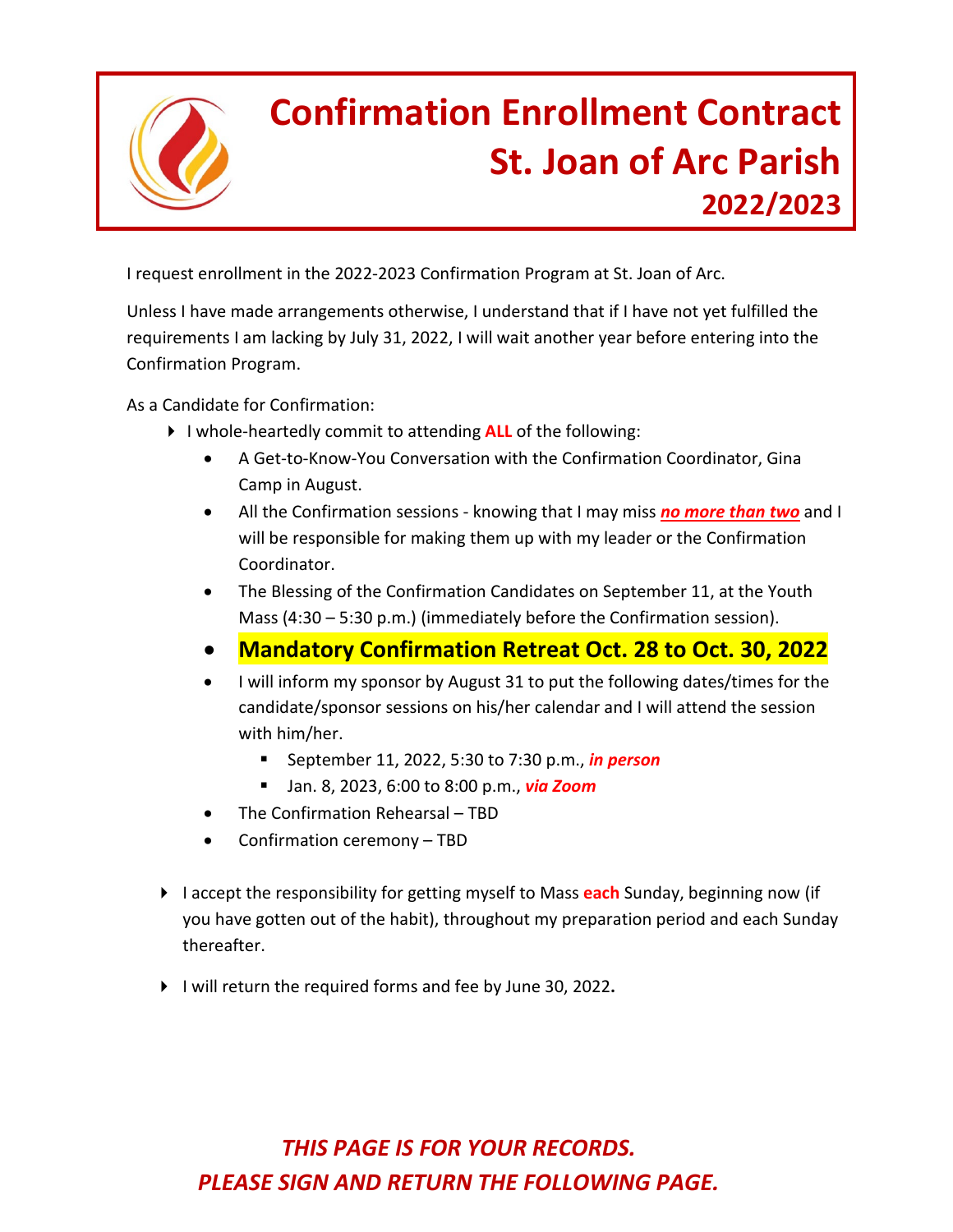### **Confirmation Enrollment Contract** *Signature Page*

### *PLEASE SIGN AND RETURN THIS PAGE*

### **CANDIDATE'S AGREEMENT**

I understand that Confirmation is *my* choice, not my parents'. If at any time during the preparation period I have doubts about my decision, I will seek the counsel of the Youth Ministry Office or my Confirmation small group leader(s) to discuss my options.

**I have read and fully commit to fulfilling all requirements listed in the Confirmation Enrollment Contract.**

Student Signature: \_\_\_\_\_\_\_\_\_\_\_\_\_\_\_\_\_\_\_\_\_\_\_\_\_\_\_\_\_\_\_\_\_\_\_\_\_\_\_\_\_\_\_\_\_\_\_\_\_\_

Name printed: \_\_\_\_\_\_\_\_\_\_\_\_\_\_\_\_\_\_\_\_\_\_\_\_\_\_\_\_\_\_\_\_\_\_\_\_\_\_\_\_\_\_\_\_\_\_\_\_\_\_\_\_\_

Date: \_\_\_\_\_\_\_\_\_\_\_\_\_\_\_\_\_\_\_\_\_\_\_\_\_\_

### **PARENT'S AGREEMENT**

I understand that my teen has chosen to participate in St. Joan of Arc's Confirmation program for the 2022-23 formation year. I have read this contract and agree to support my teen by bringing him/her to Mass every Sunday, praying for him/her, and by coordinating our family calendar so that my teen is available to attend *all* of the required gatherings, retreats, etc.

### **I have read and agree to all requirements in the Confirmation Enrollment Contract.**

| Parent Signature: |  |  |
|-------------------|--|--|
| Name printed:     |  |  |
| Date:             |  |  |

### *PLEASE SIGN AND RETURN THIS PAGE*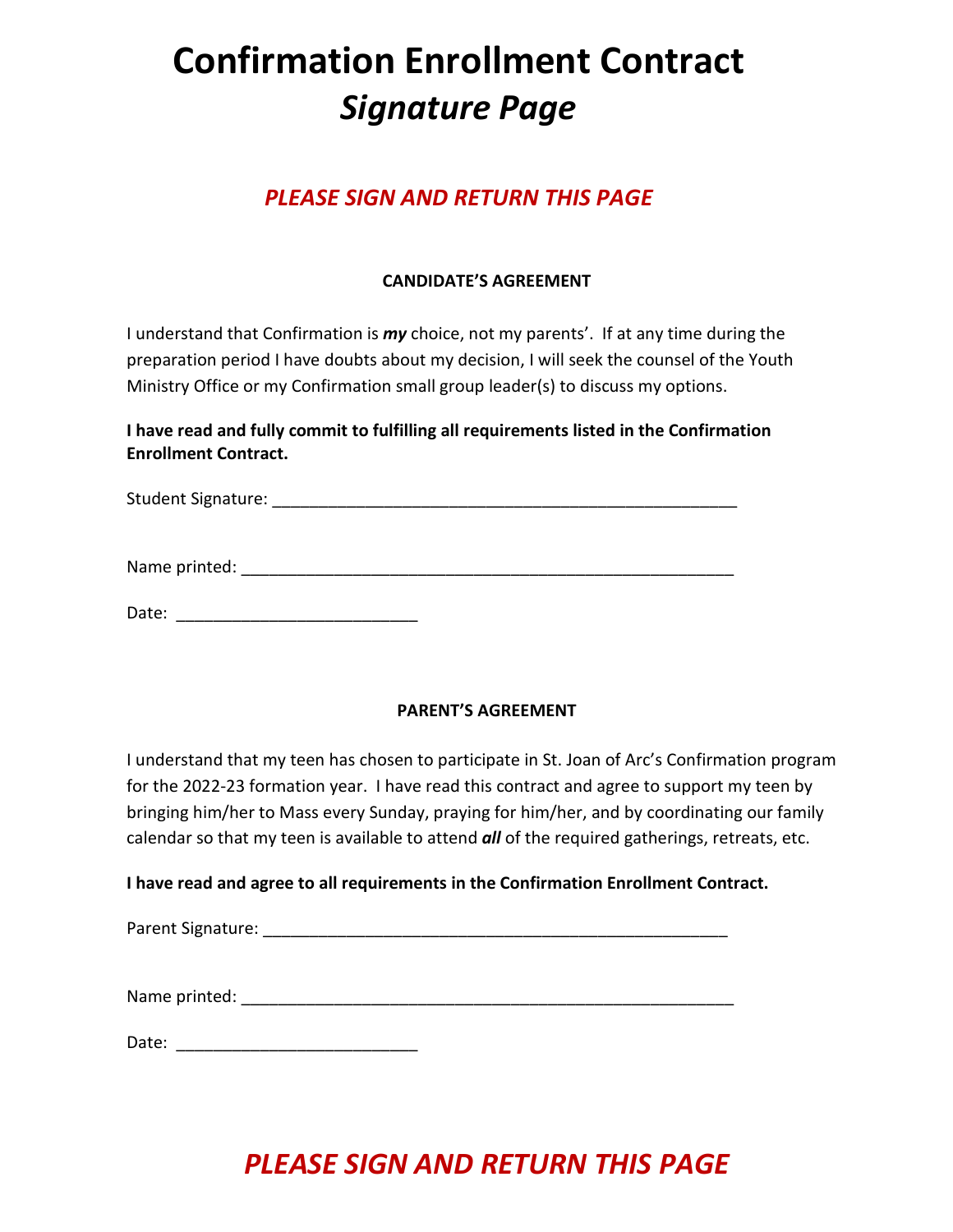## **Choosing a Sponsor**



### **2022/2023**

Each candidate, with the help of his/her parents, is responsible for choosing a sponsor. At Baptism, parents chose two sponsors (godparents) for their child – people who made a commitment to be an example of the faith and help raise him/her in the Catholic way of life. For Confirmation, the candidate again invites someone to serve as a sponsor to help him/her live out his/her Baptismal promises.

### **In choosing a sponsor, candidates should choose someone who:**

- $\blacktriangleright$  Is willing to help guide them to understand and appreciate the Sacrament of Confirmation and to help them discern their intentions for receiving it.
- $\blacktriangleright$  Is willing to mentor the candidate throughout the preparation process by encouraging him/her to pray and participate in the sacraments, especially the Eucharist, and by encouraging him/her to become actively involved in the life of their parish community.
- Is willing to engage in the candidate's spiritual journey through periodic meetings for the purpose of faith-sharing.
- $\blacktriangleright$  Is willing to be engaged with the candidate on his/her faith journey, throughout the Confirmation process *and* after the candidate is confirmed.

Sponsors are to be chosen because of their ability to "apprentice" others into the Catholic way of life. This mentoring involves prayer, celebration of the sacraments, living the Gospel, turning to other Catholics for support and guidance, and studying the faith. The role of the sponsor for Confirmation involves much more than simply standing behind a Confirmation candidate as the bishop confirms. *In fact, whether or not a sponsor is available to attend the ceremony is much less important than his/her willingness to journey with the candidate and view the role as sponsor as the beginning, or the continuation, of a lasting relationship of mentoring and apprenticeship.*

The Church suggests that, to express more clearly the relationship between Confirmation and Baptism, the baptismal sponsor (godparent) also be the Confirmation sponsor. (However, the candidate may choose an individual other than the baptismal sponsor.) There is no regulation determining that men must be sponsors for boys and women must be sponsors for girls.

### **Canon Law states that a sponsor must:**

- ▶ Be a **BAPTIZED** and **CONFIRMED** Catholic over the age of 16;
- $\triangleright$  Be living according to, and an active member of, the Catholic faith;
- Be an individual **other than the candidate's parent**.